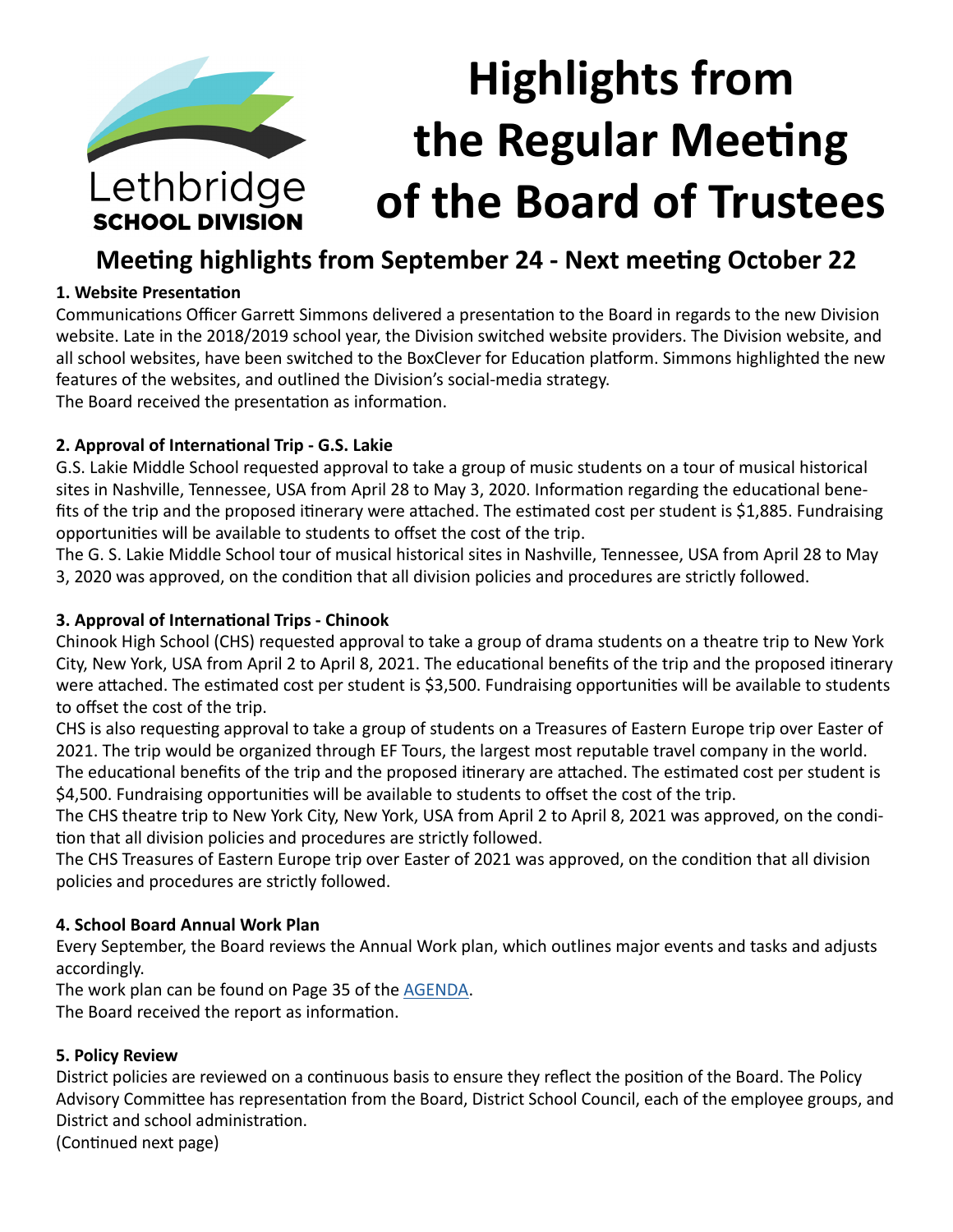#### **5. Policy Review**

The Board adopted the revisions to the policies as presented by the Policy Advisory Committee, or as amended. 602.4 First Nations, Métis and Inuit Education - Removal 602.4 First Nations, Métis and Inuit Education - Second reading and third reading 504.2 Wellness in Schools - Second reading and third reading

The policies can be found beginning on Page 38 of the [AGENDA.](https://www.lethsd.ab.ca/download/203356)

#### **6. Board Standing Committees Annual Reports and Terms of Reference Review**

Reports were delivered for the Facilities Committee, Policy Advisory Committee, Spirit of 51 Committee, Board Budget Committee, Poverty Intervention Committee, Board Audit Committee, Division Wellness Committee, Community Engagement Committee, Superintendent Evaluation Committee and the FNMI Committee. The reports begin on Page 44 of the [AGENDA.](https://www.lethsd.ab.ca/download/203356)

# **7. October Organizational Meeting Agenda**

School Board Annual Organizational Meeting will be held on Oct. 22, 2019. An electronic survey containing the 2019-2020 Trustee committee membership will be distributed prior to the meeting for the purpose of Trustees subsequently conveying interest in committee membership for the 2019-2020 school year. The Board received the report as information.

#### **8. Division School Council Meetings**

The following are the dates Division School Council meetings will be held in the Board Room at the Education Centre, starting at 6:30 p.m.:

October 7, 2019 November 4, 2019 December 2, 2019 January 13, 2020 February 4, 2020 – Town Hall Meeting March 2, 2020 April 6, 2020 May 4, 2020 June 1, 2020 The Board received the report as information.

# **9. Breakfast With the Board**

As has occurred in previous years, the Board of Trustees will be inviting school staffs, plus the staff at the Education Centre and Attwell Building, to join them for a light breakfast on a rotating basis. The intent is to meet once over a three-year period with each staff group.

Trustees have enjoyed the opportunity to engage staff members in informal conversation.

Following the breakfast, trustees are invited to tour the school with the principal or assistant principal.

The schedule for 2019/2020 is as follows:

October 8, 2019 – École Nicholas Sheran Elementary School

November 6, 2019 – Education Centre

December 4, 2019 – G.S. Lakie Middle School

January 8, 2020 – LCI

February 6, 2020 – Westminster Elementary School

March 4, 2020 – Fleetwood Bawden Elementary School

April 8, 2020 – Attwell Building

May 5, 2020 – Lakeview Elementary School

The Board received the report as information.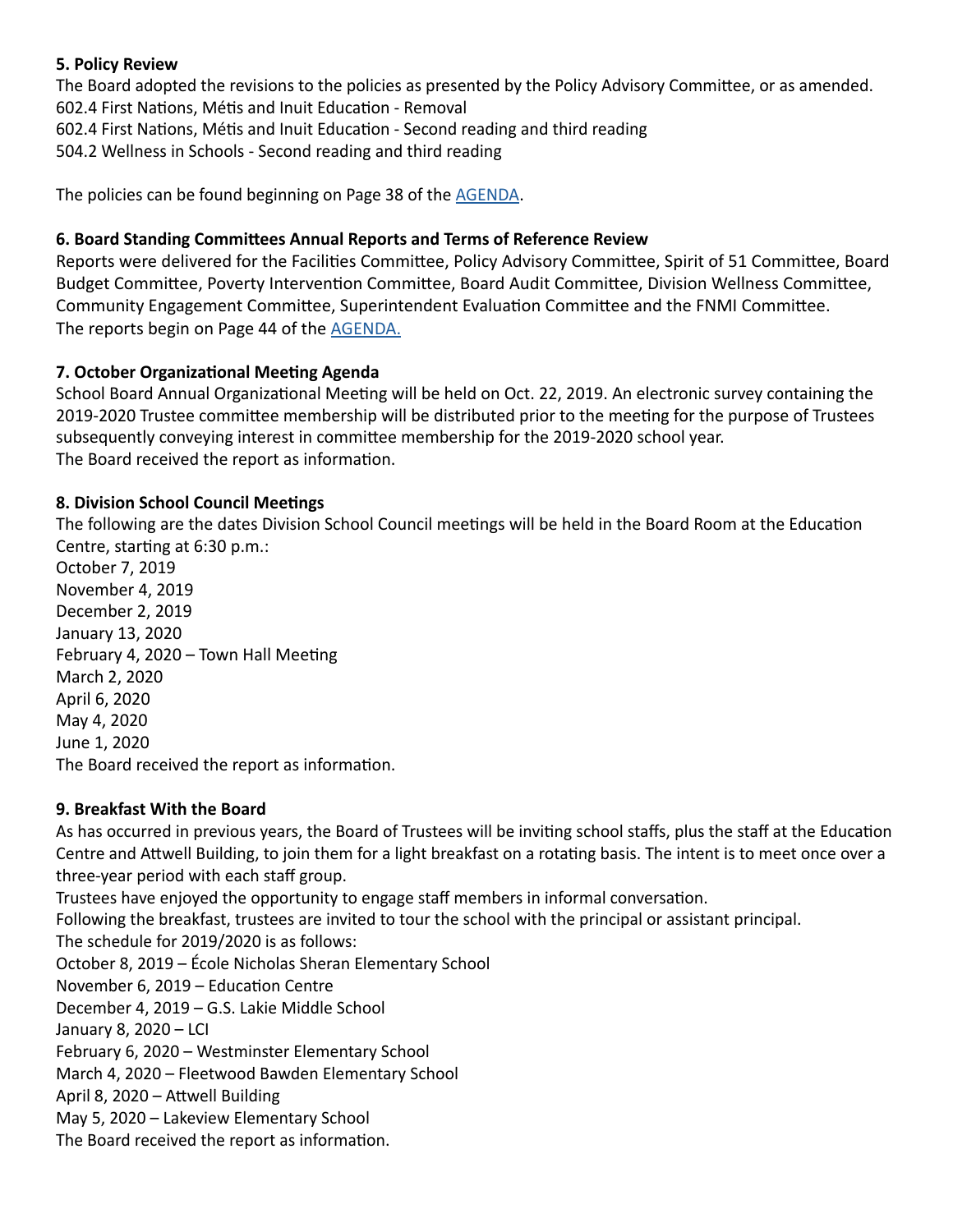#### **10. Associate Superintendent Reports**

Christine Lee, Associate Superintendent, Business Affairs; Rik Jesse, Associate Superintendent, Human Resources and Morag Asquith, Associate Superintendent, Instructional Services, delivered their respective reports for the Board. To read the reports in full, see Page 87 of the [AGENDA.](https://www.lethsd.ab.ca/download/203356)

#### **11. Public Forum - Response**

The Division provided a written response to a concern brought forward during the June 25 meeting. The concern was in regards to budgetary support for educational assistants, and hiring of EAs to support student growth. The Board response can be found on Page 101 of the [AGENDA.](https://www.lethsd.ab.ca/download/203356)

#### **12. ASBO Meritorious Budget Award (MBA)**

The Association of School Business Officials International (ASBO) has awarded Lethbridge School Division with the Meritorious Budget Award during the 2019-2020 budget year. The award promotes and recognizes excellence in school budget presentation and is conferred only to school jurisdictions whose budgets have undergone a rigorous review of professional auditors and have met or exceeded the program's stringent criteria. The ASBO media release announcing the award was attached.

The Board received the report as information and congratulated Mark DeBoer, Director of Finance.

#### **13. Donations and Support**

Lethbridge School Division is fortunate to be in a community that strongly supports programs and services for students. The Division is appreciative of the difference the support makes to the lives of children. These partnerships and support further the efforts of helping children come to school ready to learn, providing opportunities for engagement, and facilitating student growth and well-being. Listed below and attached are the donations and support received by the Division.

Ready Set Go Donators:

- The Big Ones
- Daytona Homes
- Kinsmen Club of Lethbridge
- Knights of Columbus
- Runners Soul / New Balance 664 pairs of runners for elementary students
- Shoe Warehouse shoes for youth and expertise at the event
- Thomas Buchanan Photography photos at the event
- Purely Inspired / High Maintenance Barber Shop haircuts at the event
- My City Care bedding, towels and clothes for school
- Winston Churchill event hosts
- Lethbridge School Division Maintenance / Purchasing making the fair possible

This event supported 926 students across Lethbridge in receiving the supplies they needed to go back to school with confidence.

The Board received the summary as information.

#### **14. Board Priorities Report**

The Education Centre Leadership Team is committed to keeping the Board informed regarding progress in Board priority areas. An update on progress is provided in the form of a report each month. The May report can be found on Page 106 of the [AGENDA](https://www.lethsd.ab.ca/download/203356). The Board received the report as information.

#### **15. World Teachers' Day**

World Teachers' Day is held annually on Oct. 5 since 1994 to celebrate the essential role of teachers in providing quality education at all levels. As outlined on the UNESCO website, the aim of World Teachers' Day is to ensure that the needs of future generations will continue to be met by teachers. It also commemorates the anniversary of the 1966 signature of the UNESCO/ILO Recommendation Concerning the Status of Teachers. (Continued next page)